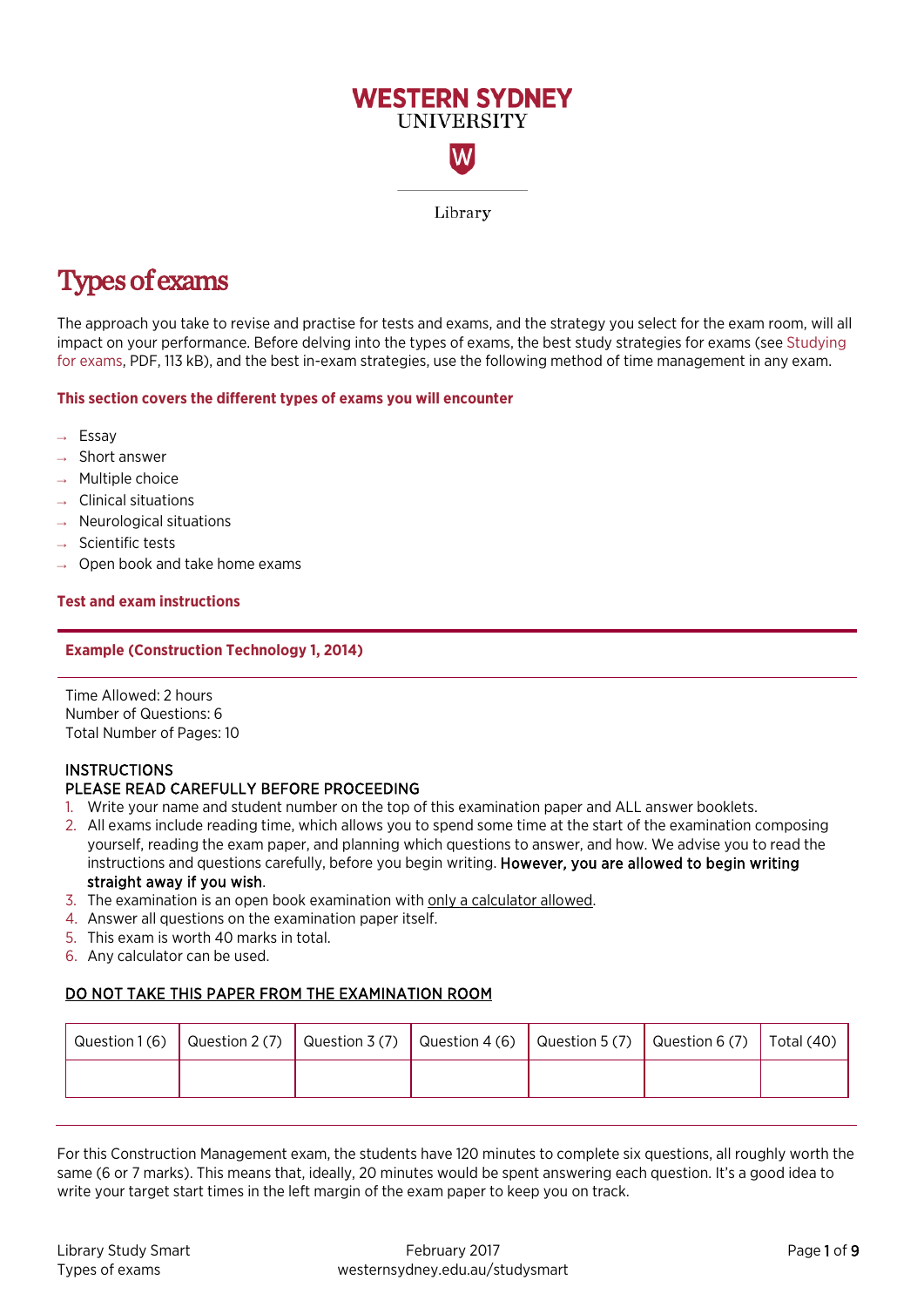#### **Example (English, Text and Writing)**

Time Allowed: TWO hours plus TEN minutes reading time Number of Questions: TWO Total Number of Pages: TWO

#### **INSTRUCTIONS** PLEASE READ CAREFULLY BEFORE PROCEEDING

- 1. Write your name and student number on the top of this examination paper and ALL answer booklets.
- 2. This is a closed book examination.
- 3. Answer both questions in the Answer Booklet provided.
- 4. The two questions are of equal value (25% each). The examination result counts for 50% of the final mark for the unit.
- 5. Write your tutor's name on the front cover of the Answer Booklet.

### DO NOT TAKE THIS PAPER FROM THE EXAMINATION ROOM

For this English, Text and Writing exam, students have 120 minutes to complete two essays, both worth the same marking value, plus ten minutes reading time. This means that you would ideally aim to use the reading time to analyse the questions and prepare your outlines, then complete each essay in one hour. If you go over time in your first essay, you'll have less time for the second one, so be strict about your time allocation.

#### **Essay**

Test and exam essays are similar to assignment essays, with slightly less emphasis on referencing practices. In exam essays you are not required to footnote or endnote, or include a reference list, but you can still use in-text citations where appropriate, e.g. Author Surname (Year).

When starting an exam essay, it is best to use a condensed version of the steps you would take for an assignment essay:

- $\rightarrow$  Analyse the question by carefully reading it (see [Analysing the assignment question,](https://westernsydney.edu.au/__data/assets/pdf_file/0019/1082422/Analysing_the_assignment_question.pdf) PDF, 72 kB)
- $\rightarrow$  Look for common task words
- $\rightarrow$  Take a few minutes to plan an outline of how you will answer the question (se[e Essay structure,](https://westernsydney.edu.au/__data/assets/pdf_file/0016/1082500/Essay_Structure.pdf) PDF, 114 kB, for introduction, body of points, conclusion)
- $\rightarrow$  Keep in mind the exam duration and how much time you allocate to writing each section of your essay

To prepare for exam essays, you can use questions set in past exam papers, plan essay outlines, and then practise using the exam conditions, i.e. time allocation and individual desk set-up (se[e Studying for exams,](https://westernsydney.edu.au/__data/assets/pdf_file/0019/1082800/Studying_for_exams.pdf) PDF, 113 kB).

#### **Example (English, Text and Writing, 2010)**

#### Question 2. EITHER:

Show how genre issues are relevant to a consideration of meaning in *The Old Man and the Sea*. OR

"Genres exist to guide both the writer and the reader". Examine this idea in relation to any two texts you have studies in the Genre and History module of this unit.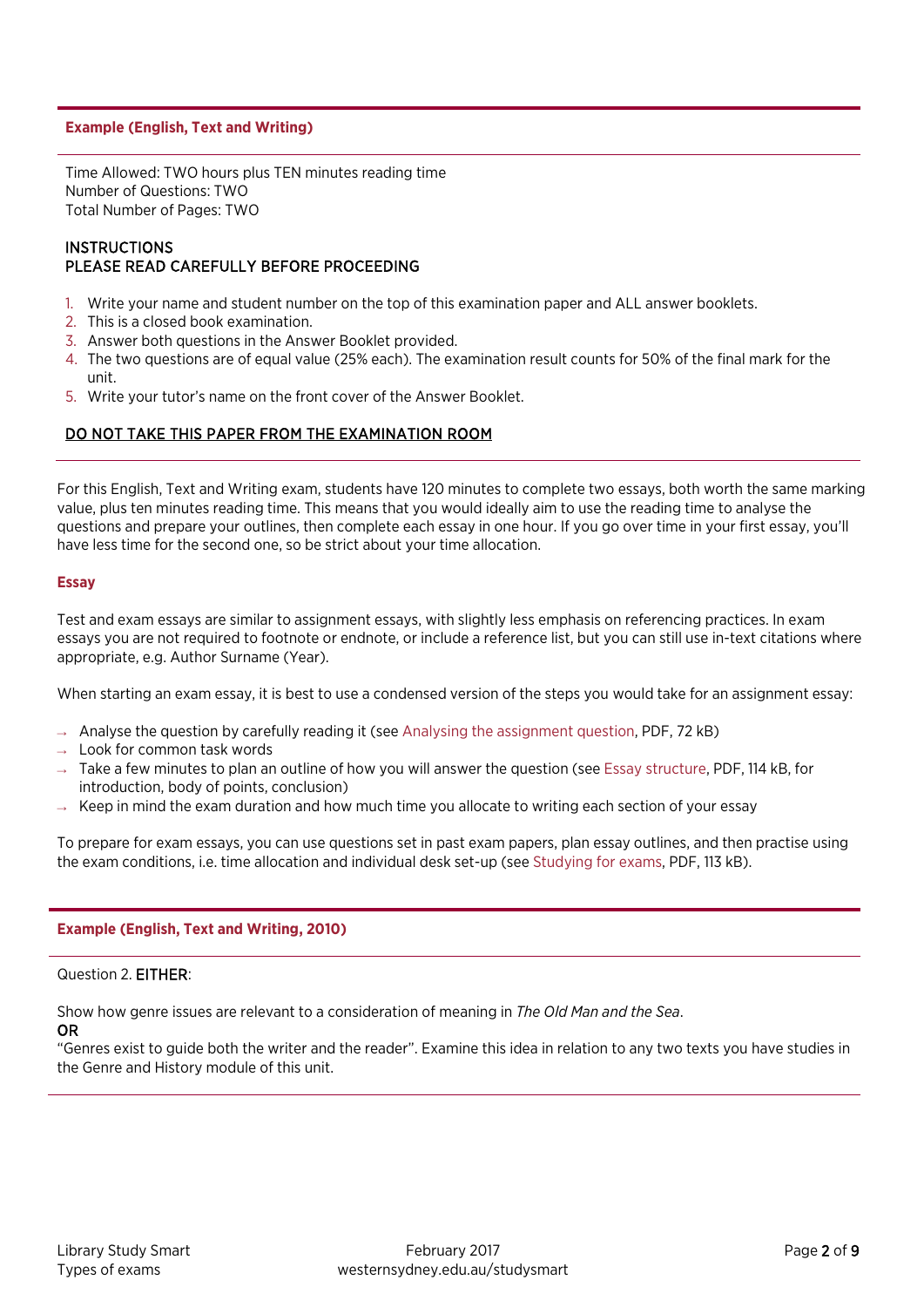#### **Short answer**

The length of a short answer response can vary from a word or equation, a phrase or sentence, to a paragraph or three – the latter being a short essay. Look for the number of marks allocated to a question to assess the length of the answer you are required to produce. The short answer exam mode challenges your memory and ability to communicate clearly and concisely.

Start by reading the question carefully. Be mindful that sometimes there are different components of the question that you'll need to understand and explain individually and as a whole. Plan your answer before you start writing and be sure to keep it concise. If you're unsure of how to answer a question, make a small note to yourself (e.g. an asterisk in the lefthand margin) and return to it later if you have time.

When practising for short answer tests and exams, focus your attention on terminology, concepts, theories, examples, and similarities and differences. Some of the best study strategies involve revision with classmates. This includes your own study group or PASS. Your study group could create exam trivia as part of your exam study plan. For more ideas, see [Studying for exams](https://westernsydney.edu.au/__data/assets/pdf_file/0019/1082800/Studying_for_exams.pdf) (PDF, 113 kB).

#### **Example (Global History, 2013)**

Note: Answer Five Questions – no more than 500 words per answer

QUESTION 11: Compare the ways that decolonisation changed relationships *within* the African continent and *beyond* the African continent.

#### **Example (Green Chemistry 1, 2009)**

Note: Answer any FIVE (5) Questions; all questions have the same value – 20 marks

Question 10. Write short explanatory notes on **FOUR (4)** of the following topics.

- a) Process intensification
- b) Biofuels
- c) Fluorous bi-phase solvents
- d) Polymers derived from renewable resources
- e) E-factor
- f) Photochemistry

#### **Example (Construction Technology 1, 2014)**

Note: This example is one of seven short answer/essay questions

Question 1

Discuss the implications of the new Work Health and Safety (WHS) Act 2012 as applied to a typical construction site. Specifically describe the role of the PCBU & the WHY committee on a large construction site with about 40 personnel on site.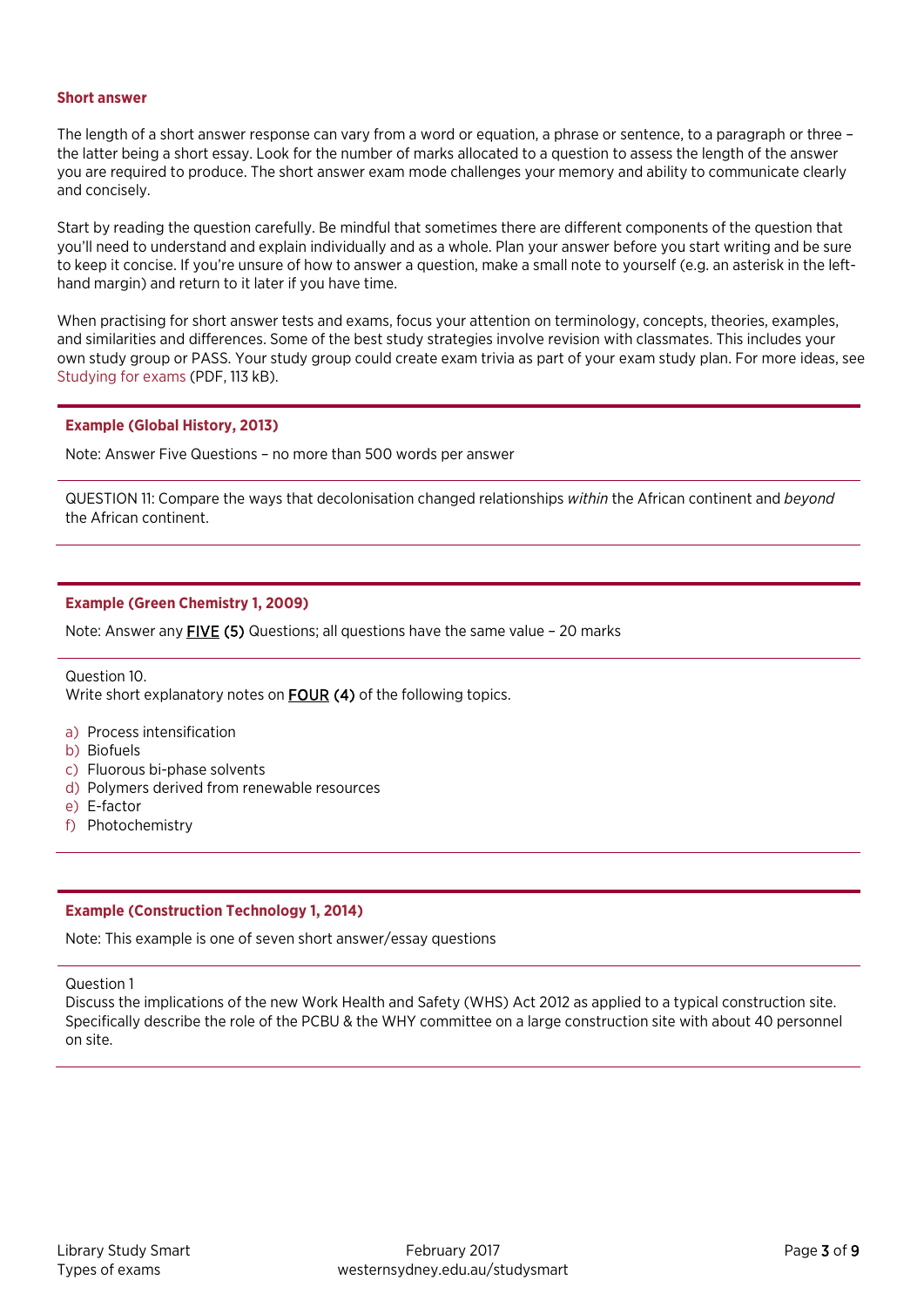#### **Example (Nutrition and Community Health)**

1(a). What are the 3 classifications of risk factors for cancer? (3 marks)

\_\_\_\_\_\_\_\_\_\_\_\_\_\_\_\_\_\_\_\_\_\_\_\_\_\_\_\_\_\_\_\_\_\_\_\_\_\_\_\_\_\_\_\_\_\_\_\_\_\_\_\_\_\_\_\_\_\_\_ \_\_\_\_\_\_\_\_\_\_\_\_\_\_\_\_\_\_\_\_\_\_\_\_\_\_\_\_\_\_\_\_\_\_\_\_\_\_\_\_\_\_\_\_\_\_\_\_\_\_\_\_\_\_\_\_\_\_\_ \_\_\_\_\_\_\_\_\_\_\_\_\_\_\_\_\_\_\_\_\_\_\_\_\_\_\_\_\_\_\_\_\_\_\_\_\_\_\_\_\_\_\_\_\_\_\_\_\_\_\_\_\_\_\_\_\_\_\_  $\_$  , and the set of the set of the set of the set of the set of the set of the set of the set of the set of the set of the set of the set of the set of the set of the set of the set of the set of the set of the set of th  $\_$  , and the set of the set of the set of the set of the set of the set of the set of the set of the set of the set of the set of the set of the set of the set of the set of the set of the set of the set of the set of th  $\_$  , and the set of the set of the set of the set of the set of the set of the set of the set of the set of the set of the set of the set of the set of the set of the set of the set of the set of the set of the set of th

\_\_\_\_\_\_\_\_\_\_\_\_\_\_\_\_\_\_\_\_\_\_\_\_\_\_\_\_\_\_\_\_\_\_\_\_\_\_\_\_\_\_\_\_\_\_\_\_\_\_ \_\_\_\_\_\_\_\_\_\_\_\_\_\_\_\_\_\_\_\_\_\_\_\_\_\_\_\_\_\_\_\_\_\_\_\_\_\_\_\_\_\_\_\_\_\_\_\_\_\_ \_\_\_\_\_\_\_\_\_\_\_\_\_\_\_\_\_\_\_\_\_\_\_\_\_\_\_\_\_\_\_\_\_\_\_\_\_\_\_\_\_\_\_\_\_\_\_\_\_\_

(b) List and briefly describe an example for each of the classifications that have been linked to the development of specific cancers. (6 marks)

#### **Multiple choice**

This type of test or exam question requires you to select the best answer that fits the question from a number of possible responses. This approach challenges your ability to recall and connect information from your course to the question at hand.

When answering the question, take a similar approach to analysing the [assignment question](https://westernsydney.edu.au/__data/assets/pdf_file/0019/1082422/Analysing_the_assignment_question.pdf) (PDF, 72 kB):

- $\rightarrow$  Read the question carefully
- $\rightarrow$  Identify important words or keywords
- $\rightarrow$  Read all options carefully
- $\rightarrow$  Cross out answers you are certain are incorrect
- $\rightarrow$  Look for answers that are opposites, hints in the answers, language used in class, etc.

To signal your choice you will either write or click on (a), (b), (c), or (d) on your paper exam booklet or your screen, or mark out the corresponding circle or box on the answer sheet. Be aware that some markers expect you to write the corresponding answer in full on paper exam booklets.

The best strategy to prepare for multiple choice questions is to attend all classes (lectures, tutorials, practicals) and other study sessions (e.g. your study group or PASS), as well as practice test strategies that force you to recall and apply knowledge to different situations (e.g. flash cards). For more examples, see [Studying for exams](https://westernsydney.edu.au/__data/assets/pdf_file/0019/1082800/Studying_for_exams.pdf) (PDF, 113 kB).

#### **Example (Contemporary Youth Health Issues, 2010)**

- 1. Social justice principles guide work with young people and include
- a) Access, diversity and social construction.
- b) Equity, diversity, access and social construction.
- c) Access, equity, rights and participation.
- d) Access, equity, rights and social construction.

Some multiple choice questions have problem-solving components that require you to have a sound understanding of concepts, theories, or formulas that help you work through the idea presented step-by-step to arrive at the most likely answer. To prepare for this line of questioning, practise solving a range of similar problems.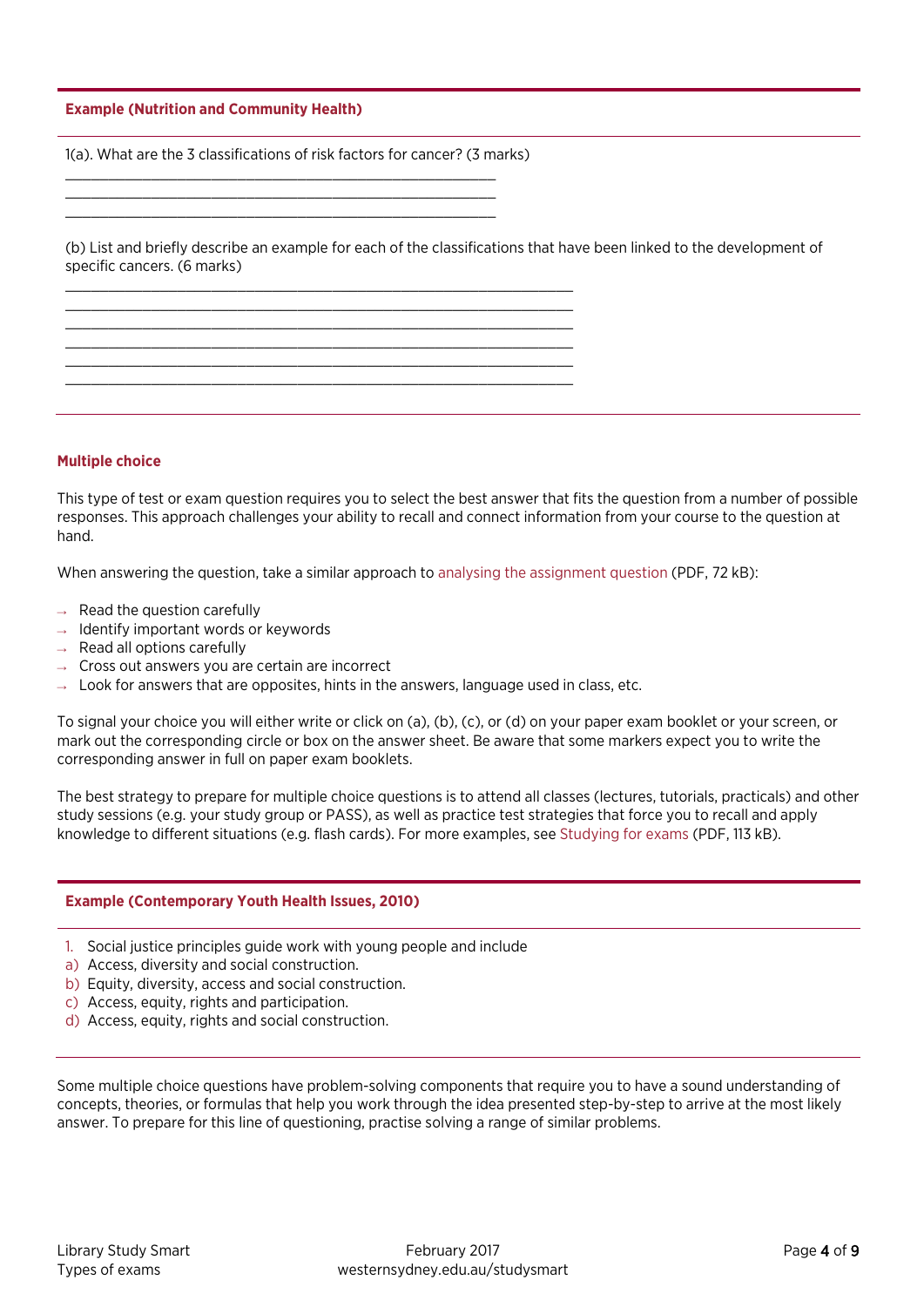#### **Example (Engineering and Design Concepts, 2010)**

6. What is the distance CD?

a) 1.5R√3

b) 3R√3

c) 2R√3 d) R√3

**Example (Financial Statement Analysis, 2009)**

4. Under the accrual basis of accounting, which of the following statements is true?

- I. Reported net income provides a measure of operating performance
- II. Revenue is recognised when cash is received, and expenses are recognised when payment is made
- III. Cash inflows are recognised when they are received, and cash outflows are recognised when they are made
- a) I only
- b) III only
- c) I and III
- d) I, II and III

#### **Clinical situations**

#### Written exams

Scenarios rely on your problem solving skills to apply knowledge, theory, concepts, and procedures that are applicable according to your evaluation of the case. To present your solution you need to clearly articulate your thinking process to justify your observations, decisions, and actions.

To prepare for scenarios it is best to practise on as many case studies as you can access and create. In addition to individual study, group study can be advantageous to discuss different approaches or lines of thinking in any given situation to collectively decide which approach is best. For more strategies, see [Studying for exams](https://westernsydney.edu.au/__data/assets/pdf_file/0019/1082800/Studying_for_exams.pdf) (PDF, 113 kB).

In the exam, it's important to read the question carefully. If you take a look at the example below, after the page-long case details (which have been omitted here) the examiner has provided guiding points on how to structure and frame your response.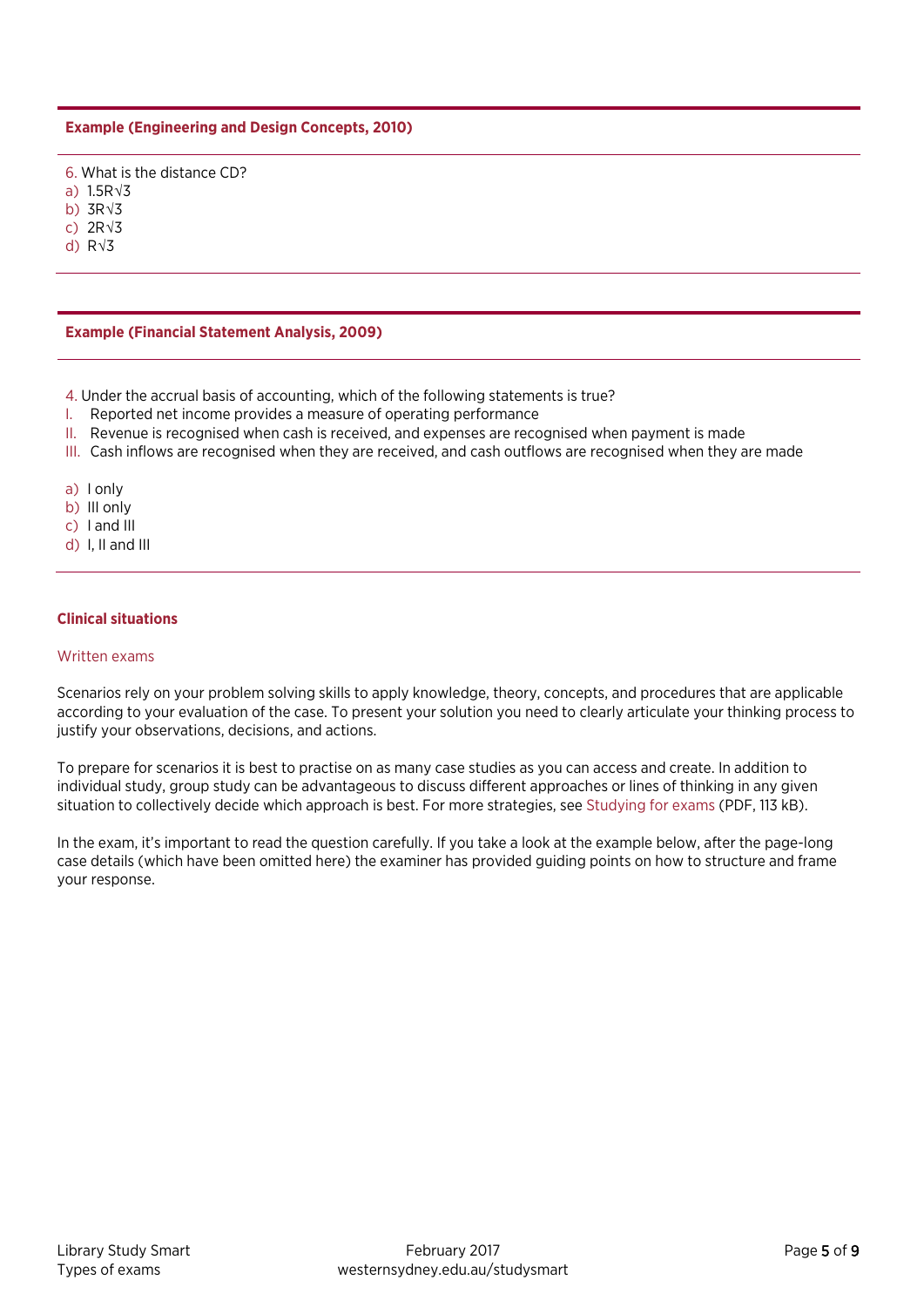#### **Example (Paediatric Physiotherapy)**

PART B: Video case study about Josiah: a 2 year old boy with myelomeningocele (spina bifida) (40 marks for this section)

[Case details]

#### QUESTION 7 (20 marks)

Outline and justify a physiotherapy program for Josiah to address his current needs. In your answer include:

- $\rightarrow$  The aims and measurable goals of your program
- $\rightarrow$  Suggested activities to address and set goals
- $\rightarrow$  How the program would be integrated at home and day care
- $\rightarrow$  How you would reassess Josiah's progress

Also include time frames such as frequency of interventions at home and day care and anticipated frequency of physiotherapy reviews.

Note: Your program should reflect the principles of family-centred practice and evidence-based practice.

#### Practical exams

Objective Structured Clinical Examinations (OSCE) or Objective Structured Clinical Assessments (OSCA) represent a different exam type that tests practical and oral skill sets. Like practicals, they require you to demonstrate your thinking process to justify your observations, decisions, and actions, as well as apply your learning from not just a single unit but from the knowledge gained from all units over your years of study.

In an OSCE you have less time to formulate your ideas and execute them and often do not write anything down or you might have time allocated for writing after the patient interaction. The examiner will be with you in the room and could be the patient or a third party sitting quietly in the corner. The examiner is observing your performance with the patient or client with specific reference to your clinical techniques and competency in human interaction (social and interpersonal communication) with patients/clients. Be mindful that some OSCEs require you to demonstrate proficiency in a safety hurdle task. If you don't pass that component, it may lead to an instant fail of the exam.

More often than not, in an OSCE you will be examined on specific techniques. To help you prepare for your exam, you need to think long-term rather than just one semester. Have a special OSCEs folder where you store your own cheat sheets on each of the techniques you learn throughout your degree (yes, this will be a massive folder).

Also, at the end of every OSCE take some self-reflective notes on your performance immediately after, and then compare this with your feedback from the supervisor (se[e Track, progress, success,](https://westernsydney.edu.au/__data/assets/pdf_file/0005/1082804/Track_progress_success.pdf) PDF, 107 kB, and [Feedback hide and seek,](https://westernsydney.edu.au/__data/assets/pdf_file/0020/1082513/Feedback_hide_and_seek.pdf) PDF, 141 kB). This will help you to prepare for the next OSCE and will give you an idea of what you need to work on.

You also need to ensure you read or listen to the question and marking criteria very carefully as different OSCEs ask you to utilise different skills. For example, one may require you to verbalise your thinking to the examiner, whereas for another you may need to act as if the examiner is not in the room.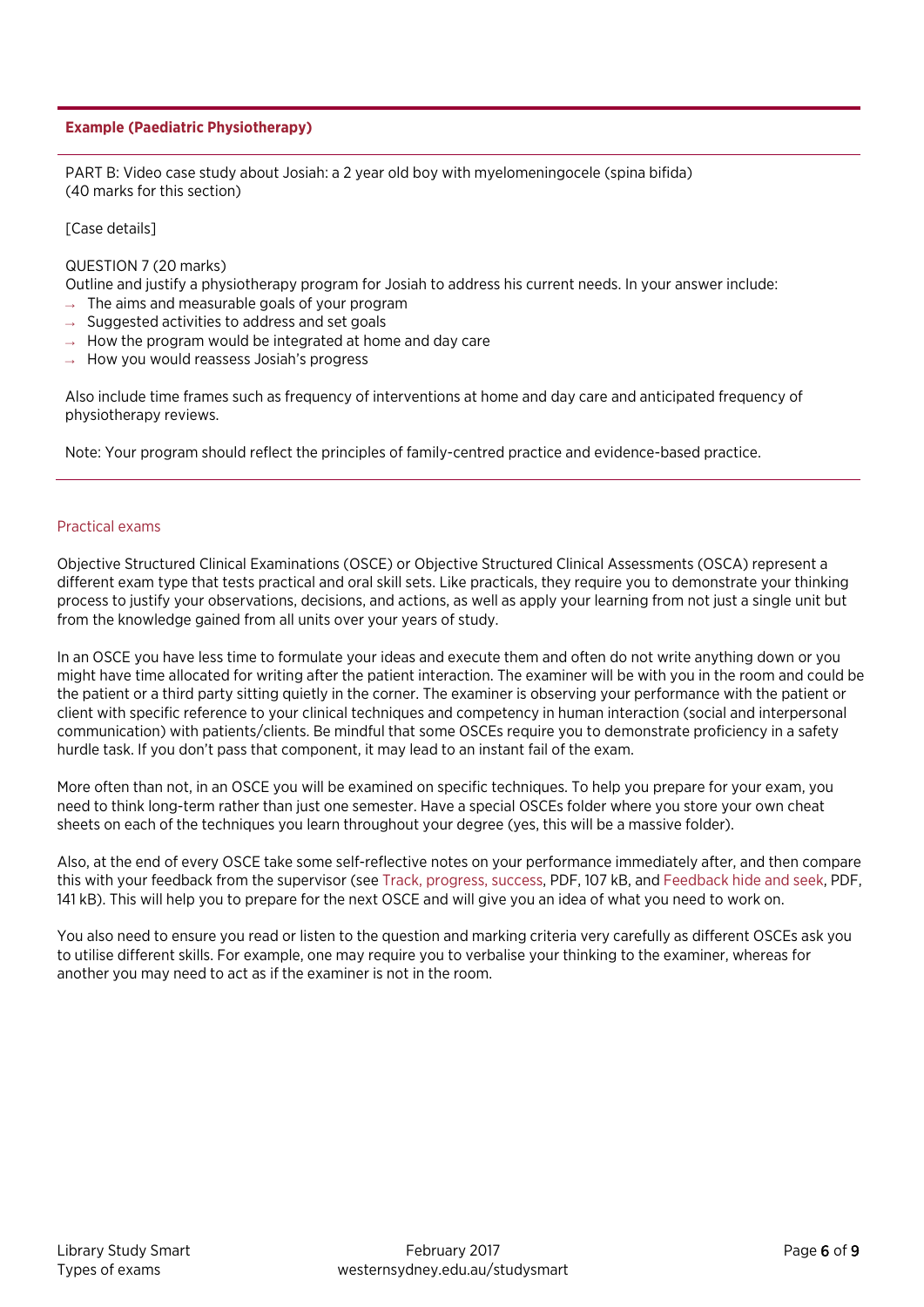#### **Example (Podiatric Practice)**

#### OSCE STATION 2

#### Neurological assessment

Paul is a 42 year old male patient that you have been treating for a couple of years, for routine nail care (he has thick nails which are difficult to cut). He has psoriatic arthritis which he has had for the past 5 years, his disease has been very active in this time and 2 years ago he was placed on a biologic drug (etanercept).

Imaging has shown the following:

- $\rightarrow$  Bilateral plantar calcaneal spurs (medial tubercle of the calcaneus)
- $\rightarrow$  Tenosynovitis of flexor digitorum longus and tibialis posterior tendons (in the region of the medial malleolus)
- $\rightarrow$  Syndesmophytes (bony bridges) in the sacral spine region at the level of S1 and S2

Since his last appointment he reports he has developed numbness/altered sensation in the sole of his right foot.

Conduct an appropriate neurological assessment to identify the nature and level of nerve entrapment.

The examiner is your patient (make sure you treat them like an actual patient)

- $\rightarrow$  Ask for any equipment you will need for your assessments
- $\rightarrow$  During the assessment please tell the examiner, what specifically you are testing for
- $\rightarrow$  In the final two minutes you will be asked to summarise the findings of your examination and a preferred diagnosis from your list of differentials

#### **Scientific tests**

#### Written exams

Science practicals, and computational or calculation tests prompt you to respond to problems practically, by testing hypotheses, or theoretically, by searching for solutions to scenarios. These exams require you to use key vocabulary, theories and formulas correctly, and in applicable conditions.

To prepare for such exams you should review all content, draw out the key content and consider different lines of questioning. You can then test yourself by using practice questions. For more strategies, see [Studying for exams \(](https://westernsydney.edu.au/__data/assets/pdf_file/0019/1082800/Studying_for_exams.pdf)PDF, 113 kB).

When responding to these questions, decode what the question is asking by reading the whole question twice. Then brainstorm the procedures or formulas you want to apply. Write your response, whether it be in essay format or the working out for a mathematical equation, clearly and with explanations where appropriate. Remember, in these questions, even if your final result is incorrect, you can still be awarded marks for your thinking process. If diagrams are essential, use pencil so that you can make changes if necessary, and label all drawings.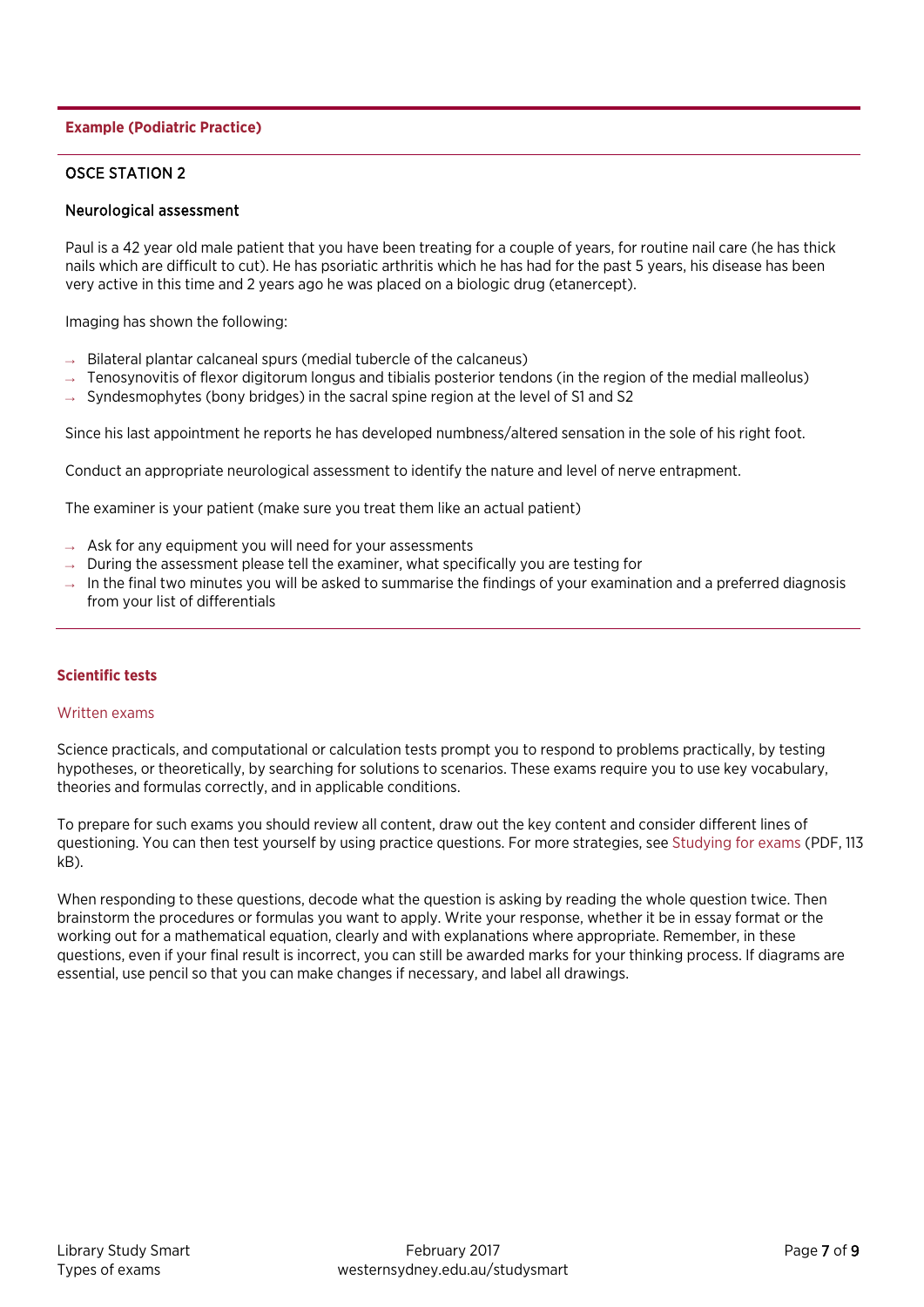#### **Example (Abstract Algebra)**

Question 6. (2+1+2+2+5 = 12 marks)

In this question denotes the Euler totient (phi) function.

- a) Explain carefully why  $\varphi(p) = p 1$  if p is prime
- b) Calculate  $\varphi$ (253).
- c) You are going to use the RSA cryptosystem with encryption key(253, e). What property does e have to satisfy?
- d) Show that  $e = 147$  satisfies this property
- e) A message has been encoded using the encryption key 253, 147 for the RSA cryptosystem and the correspondence

| $A \rightarrow 10$<br>$B \rightarrow 11$<br>$C \rightarrow 12$<br>$D \rightarrow 13$<br>$E \rightarrow 14$<br>$F \rightarrow 15$<br>$G \rightarrow 16$<br>$H \rightarrow 17$<br>$l \rightarrow 18$ | $J \rightarrow 19$<br>$K \rightarrow 20$<br>$L \rightarrow 21$<br>$M \rightarrow 22$<br>$N \rightarrow 23$<br>$Q \rightarrow 24$<br>$P \rightarrow 25$<br>$Q \rightarrow 26$<br>$R \rightarrow 27$ | $S \rightarrow 28$<br>$T \rightarrow 29$<br>$U \rightarrow 30$<br>$V \rightarrow 31$<br>$W \rightarrow 32$<br>$X \rightarrow 33$<br>$Y \rightarrow 34$<br>$Z \rightarrow 35$ |
|----------------------------------------------------------------------------------------------------------------------------------------------------------------------------------------------------|----------------------------------------------------------------------------------------------------------------------------------------------------------------------------------------------------|------------------------------------------------------------------------------------------------------------------------------------------------------------------------------|
|                                                                                                                                                                                                    |                                                                                                                                                                                                    |                                                                                                                                                                              |

The encoded message is 74-158-5-155-49. Decode it.

#### Practical exams

Practical exams are an integral part of many lab based units and are designed to demonstrate your recall knowledge (e.g. identifying anatomical structures on a cadaver) or your procedural skills (e.g. correctly preparing a gel plate for a bacteria growth experiment). These practicals can be very similar to an OSCE exam in which you are given a very short period of time to respond appropriately before moving onto another component of the exam. They differ though as in most circumstances you are writing your observations/results/answers on an exam paper and generally there are many people in the room at once.

These exams generally require a lot of recall and you will be tested not necessarily on your ability to critically analyse a situation, rather, how effectively you can remember and recall information. To prepare, utilising rote learning can be very helpful. This learning tool aims at allowing you to remember large volumes of information with fast memory access and recall.

When you enter the exam room it is quite easy to become daunted with the number of stations you need to complete. Also you will be exposed to a lot of equipment and/or specimens. Make sure you keep a level head and focus on the content that you have been learning and run through it in your head. This will help to focus on the task rather than a 'visually noisy' environment. Finally make use of any writing paper that you have access to. For rote learning to be effective you need to get the information out quickly from your memory and writing out what comes to mind can be helpful so you don't quickly forget it again. Lastly, DON'T scribble everywhere because the marker also needs to know what your final answer is.